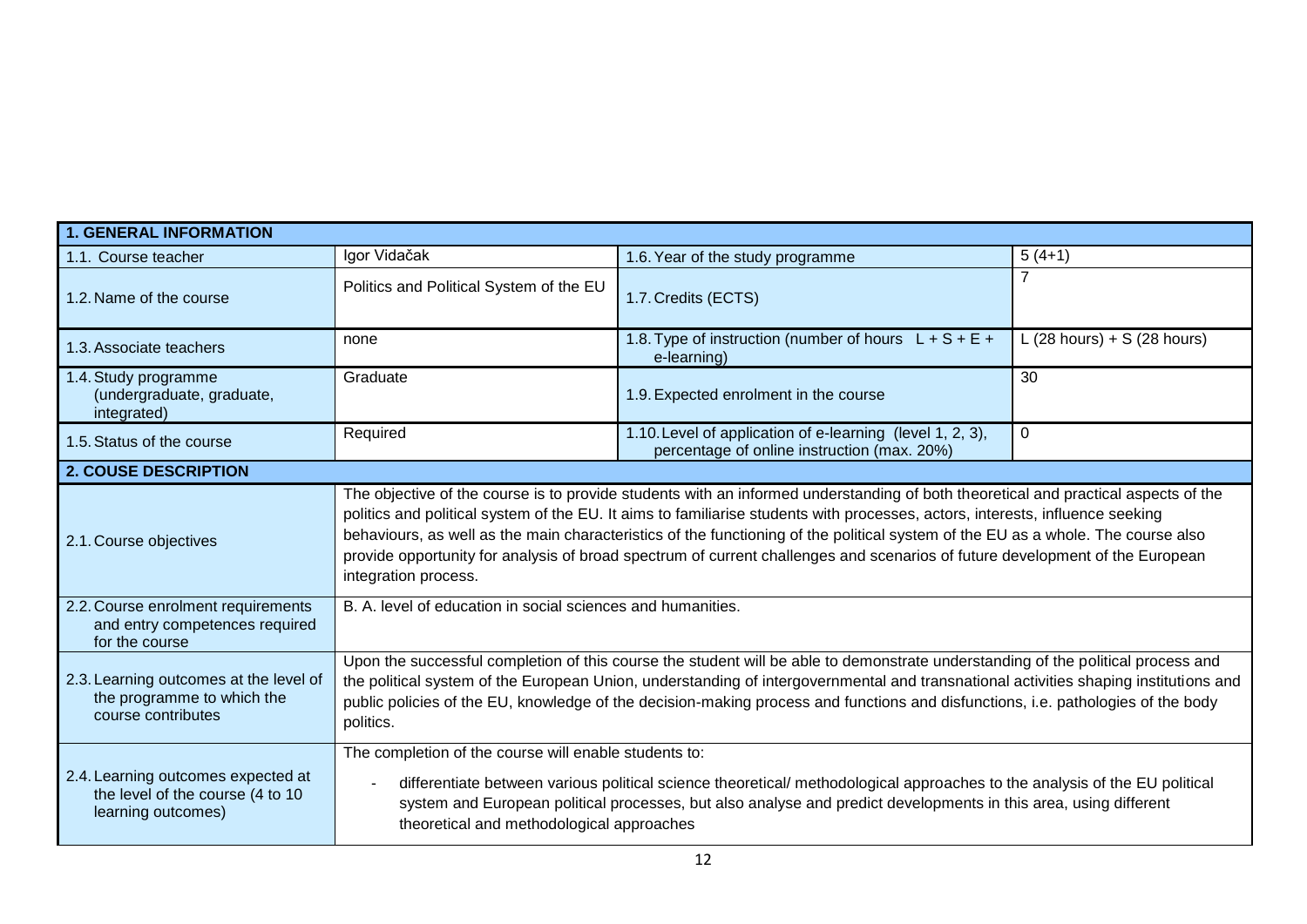|                                                                                     | identify and characterize the functioning of the EU political system, its rules and institutions, as well as main EU policies,<br>actors and decision-making processes                                                                |                                      |  |  |  |
|-------------------------------------------------------------------------------------|---------------------------------------------------------------------------------------------------------------------------------------------------------------------------------------------------------------------------------------|--------------------------------------|--|--|--|
|                                                                                     | organize, present and defend their arguments at academic level, as well as demonstrate the ability of critical thinking on<br>the topics of the EU political processes, EU public policies and functioning of the EU political system |                                      |  |  |  |
|                                                                                     | independently acquire and interpret data in the area of European studies                                                                                                                                                              |                                      |  |  |  |
| 2.5. Course content broken down in<br>detail by weekly class schedule<br>(syllabus) | Introduction lecture: aims, structure, assignments and marking criteria<br>1.                                                                                                                                                         |                                      |  |  |  |
|                                                                                     | Main theoretical approaches to studying European integration and EU political system                                                                                                                                                  |                                      |  |  |  |
|                                                                                     | History of the European Union and main enlargement rounds<br>3.                                                                                                                                                                       |                                      |  |  |  |
|                                                                                     | Executive politics and responsibilities of the European Commission                                                                                                                                                                    |                                      |  |  |  |
|                                                                                     | The Council of the European Union and European Council: intergovernmental decision making                                                                                                                                             |                                      |  |  |  |
|                                                                                     | The European Parliament: Democratising the EU<br>6.                                                                                                                                                                                   |                                      |  |  |  |
|                                                                                     | The Rule of Law in the European Union: the Court of Justice                                                                                                                                                                           |                                      |  |  |  |
|                                                                                     | Budget, funds and programmes of the EU<br>8.                                                                                                                                                                                          |                                      |  |  |  |
|                                                                                     | Organized interests and lobbying in the EU<br>9.                                                                                                                                                                                      |                                      |  |  |  |
|                                                                                     | 10. Parties at the EU level, elections and public opinion                                                                                                                                                                             |                                      |  |  |  |
|                                                                                     | 11. Public policies in the EU; key-features and differences between national and EU policies                                                                                                                                          |                                      |  |  |  |
|                                                                                     | 12. EU as major player in global politics – trade, development, foreign, security and defense policies                                                                                                                                |                                      |  |  |  |
|                                                                                     | 13. Future of the EU: scenarios and prospects of future enlargements                                                                                                                                                                  |                                      |  |  |  |
|                                                                                     | 14. Evaluation lecture                                                                                                                                                                                                                |                                      |  |  |  |
| 2.6. Format of instruction:                                                         | $\boxtimes$ lectures                                                                                                                                                                                                                  | $\Box$ independent<br>2.7. Comments: |  |  |  |
|                                                                                     | $\boxtimes$ seminars and workshops<br>exercises                                                                                                                                                                                       | assignments<br>$\Box$ multimedia and |  |  |  |
|                                                                                     | $\Box$ on line in entirety                                                                                                                                                                                                            | the internet<br>$\Box$ laboratory    |  |  |  |
|                                                                                     | $\Box$ partial e-learning<br>$\Box$ field work                                                                                                                                                                                        | $\Box$ work with                     |  |  |  |
|                                                                                     |                                                                                                                                                                                                                                       | mentor                               |  |  |  |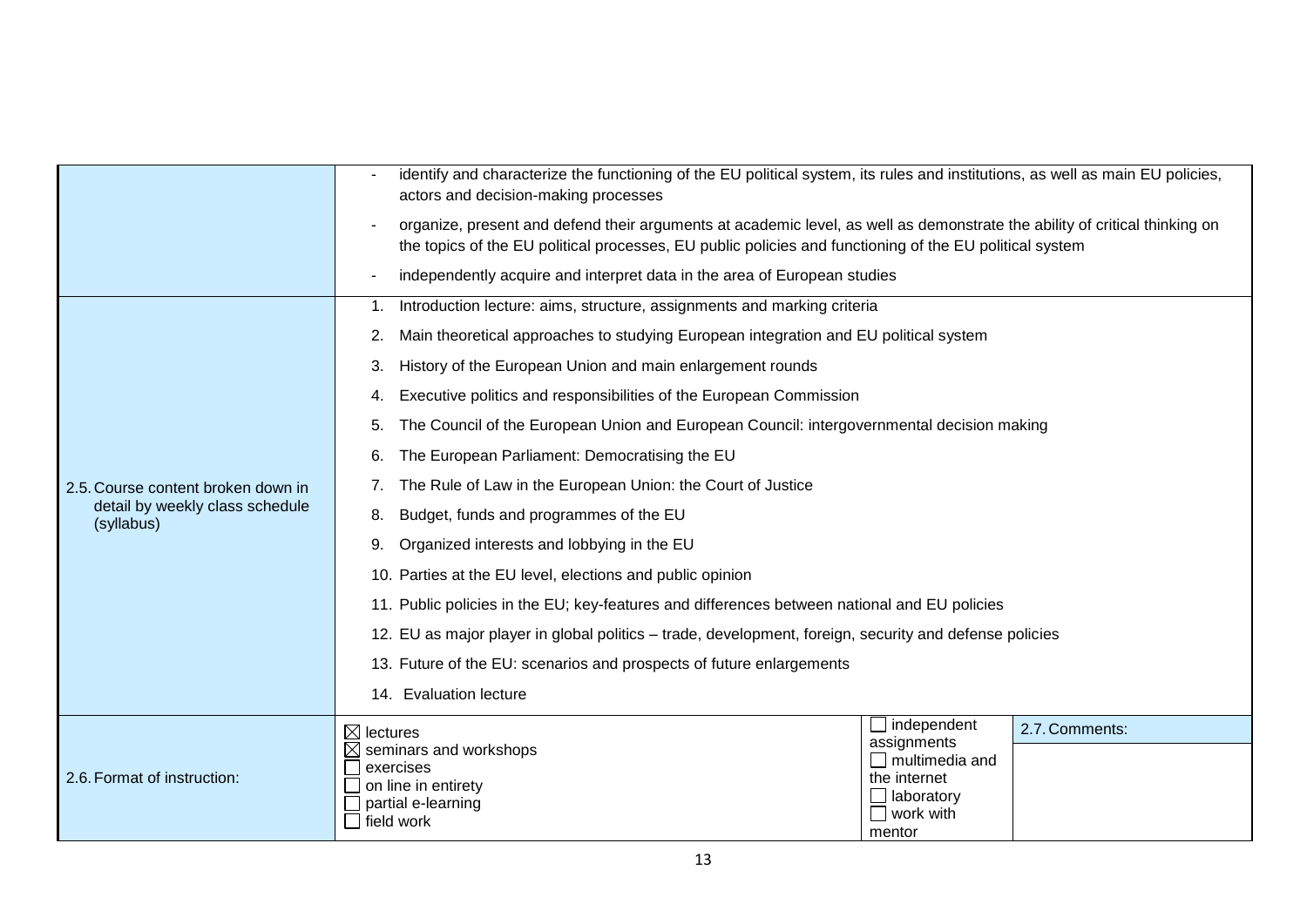|                                                                                                                                               |                                                                                                                                                                                                                                                                                                                                                                                                                                                                                                                                                                                                                                                                                                                                                                                                                                                                                                                                                                                                                                                                                                                                                                                                                                                                                                                                                                            |                                                                                                | (other)                       |                                                                       |                |
|-----------------------------------------------------------------------------------------------------------------------------------------------|----------------------------------------------------------------------------------------------------------------------------------------------------------------------------------------------------------------------------------------------------------------------------------------------------------------------------------------------------------------------------------------------------------------------------------------------------------------------------------------------------------------------------------------------------------------------------------------------------------------------------------------------------------------------------------------------------------------------------------------------------------------------------------------------------------------------------------------------------------------------------------------------------------------------------------------------------------------------------------------------------------------------------------------------------------------------------------------------------------------------------------------------------------------------------------------------------------------------------------------------------------------------------------------------------------------------------------------------------------------------------|------------------------------------------------------------------------------------------------|-------------------------------|-----------------------------------------------------------------------|----------------|
| 2.8. Student responsibilities                                                                                                                 | - Oral seminar presentation                                                                                                                                                                                                                                                                                                                                                                                                                                                                                                                                                                                                                                                                                                                                                                                                                                                                                                                                                                                                                                                                                                                                                                                                                                                                                                                                                | - Attendance of lectures and seminars (at least 20 hours of lectures and 20 hours of seminars) |                               |                                                                       |                |
| 2.9. Screening student work (name<br>the proportion of ECTS credits for<br>each activity so that the total<br>number of ECTS credits is equal | Class attendance<br>Experimental work                                                                                                                                                                                                                                                                                                                                                                                                                                                                                                                                                                                                                                                                                                                                                                                                                                                                                                                                                                                                                                                                                                                                                                                                                                                                                                                                      | 2                                                                                              | Research<br>Report<br>Seminar | <b>Practical training</b><br>Seminar presentation<br>Participation in | $\overline{2}$ |
|                                                                                                                                               | Essay<br><b>Tests</b>                                                                                                                                                                                                                                                                                                                                                                                                                                                                                                                                                                                                                                                                                                                                                                                                                                                                                                                                                                                                                                                                                                                                                                                                                                                                                                                                                      |                                                                                                | essay<br>Oral                 | discussion<br>(other)                                                 |                |
| to the ECTS value of the course)                                                                                                              | Written exam                                                                                                                                                                                                                                                                                                                                                                                                                                                                                                                                                                                                                                                                                                                                                                                                                                                                                                                                                                                                                                                                                                                                                                                                                                                                                                                                                               | $\overline{2}$                                                                                 | Project                       | (other)                                                               |                |
| 2.10. Grading and evaluating student<br>work in class and at the final exam                                                                   | Students will be informed in detail on assessment and grading criteria during introduction lecture, through mailing list and intranet.<br>Assessment of oral presentation, final written exam and participation in class discussion will be provided in written form (lecturer's<br>feedback) as follows:<br>Participation - 20% of final mark<br>Oral presentation - 20% of final mark<br>Final written exam - 60% of final mark<br>The final grade for the course will be calculated according to the following formula:<br>(grade for participation $x$ 0.2) + (grade for presentation or written paper $x$ 0,2) + (grade for final written exam $x$ 0,6)<br>Grading of class participation<br>The frequency and quality of student's contribution to class discussion will be evaluated on the scale from 0 to 5. During the<br>semester students will be involved in self-assessment of class participation and will receive feedback from lecturer on the quality of<br>their class participation.<br>5(A)<br>Contributes several times during every class discussion;<br>makes comments that advance the level and depth of the<br>dialogue<br>4(B)<br>Contributes at least once during virtually every class<br>discussion; makes relevant comments based on the<br>assigned material<br>3 <sup>(C)</sup><br>Often contributes to class discussion; when prepared, |                                                                                                |                               |                                                                       |                |